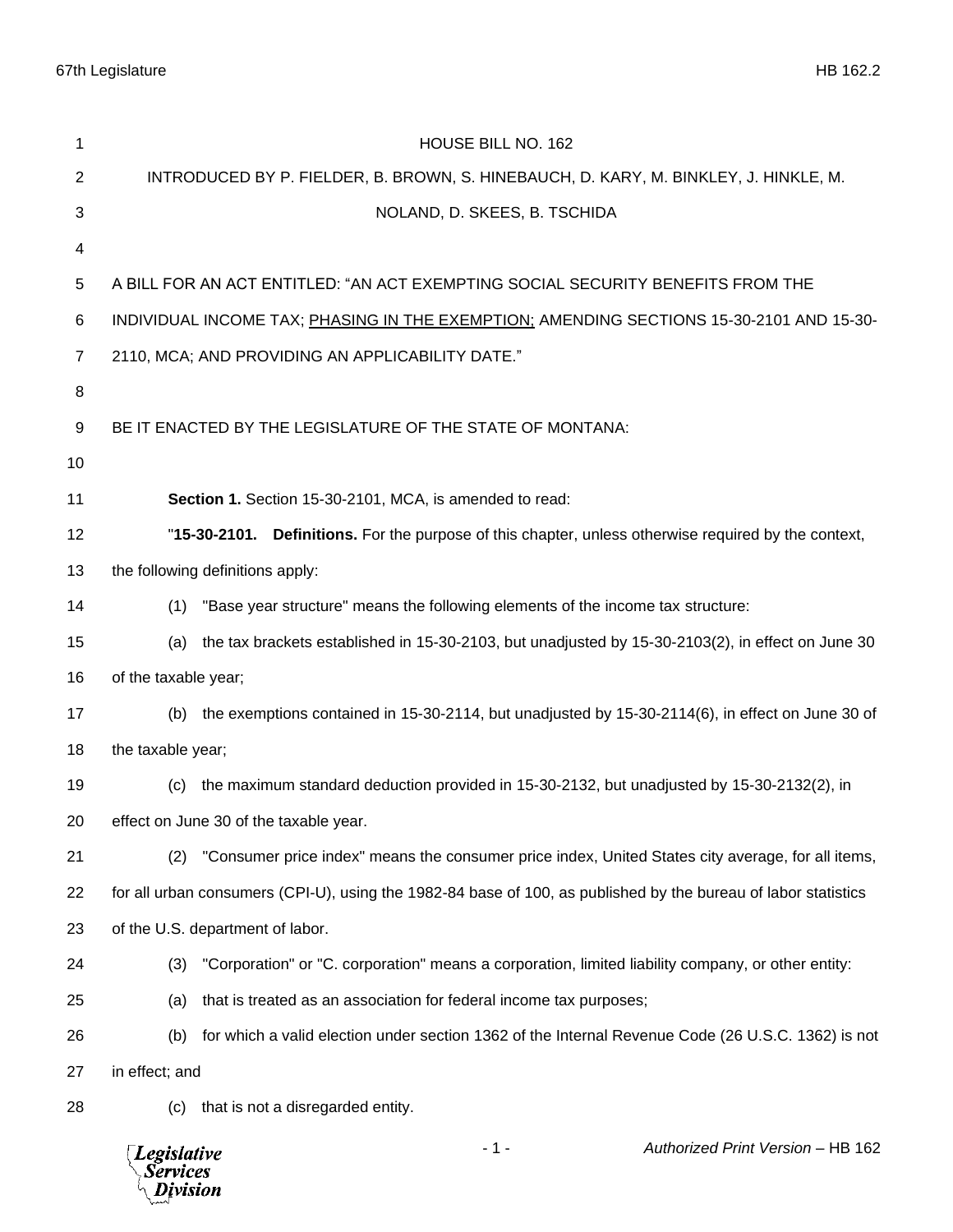| 1              | (4) | "Department" means the department of revenue.                                                                     |
|----------------|-----|-------------------------------------------------------------------------------------------------------------------|
| $\overline{2}$ | (5) | "Disregarded entity" means a business entity:                                                                     |
| 3              | (a) | that is disregarded as an entity separate from its owner for federal tax purposes, as provided in                 |
| 4              |     | United States treasury regulations 301.7701-2 or 301.7701-3, 26 CFR 301.7701-2 or 26 CFR 301.7701-3, or as        |
| 5              |     | those regulations may be labeled or amended; or                                                                   |
| 6              | (b) | that is a qualified subchapter S. subsidiary that is not treated as a separate corporation, as                    |
| 7              |     | provided in section 1361(b)(3) of the Internal Revenue Code (26 U.S.C. 1361(b)(3)).                               |
| 8              | (6) | "Dividend" means:                                                                                                 |
| 9              | (a) | any distribution made by a C. corporation out of its earnings and profits to its shareholders or                  |
| 10             |     | members, whether in cash or in other property or in stock of the corporation, other than stock dividends; and     |
| 11             | (b) | any distribution made by an S. corporation treated as a dividend for federal income tax purposes.                 |
| 12             | (7) | "Fiduciary" means a guardian, trustee, executor, administrator, receiver, conservator, or any                     |
| 13             |     | person, whether individual or corporate, acting in any fiduciary capacity for any person, trust, or estate.       |
| 14             | (8) | "Foreign C. corporation" means a corporation that is not engaged in or doing business in Montana,                 |
| 15             |     | as provided in 15-31-101.                                                                                         |
| 16             | (9) | "Foreign government" means any jurisdiction other than the one embraced within the United                         |
| 17             |     | States, its territories, and its possessions.                                                                     |
| 18             |     | (10) "Gross income" means the taxpayer's gross income for federal income tax purposes as defined in               |
| 19             |     | section 61 of the Internal Revenue Code (26 U.S.C. 61) or as that section may be labeled or amended,              |
| 20             |     | excluding unemployment compensation included in federal gross income under the provisions of section 85 of        |
| 21             |     | the Internal Revenue Code (26 U.S.C. 85) as amended.                                                              |
| 22             |     | (11) "Inflation factor" means a number determined for each tax year by dividing the consumer price                |
| 23             |     | index for June of the previous tax year by the consumer price index for June 2015.                                |
| 24             |     | (12) "Information agents" includes all individuals and entities acting in whatever capacity, including            |
| 25             |     | lessees or mortgagors of real or personal property, fiduciaries, brokers, real estate brokers, employers, and all |
| 26             |     | officers and employees of the state or of any municipal corporation or political subdivision of the state, having |
| 27             |     | the control, receipt, custody, disposal, or payment of interest, rent, salaries, wages, premiums, annuities,      |
| 28             |     | compensations, remunerations, emoluments, or other fixed or determinable annual or periodical gains, profits,     |
|                |     |                                                                                                                   |

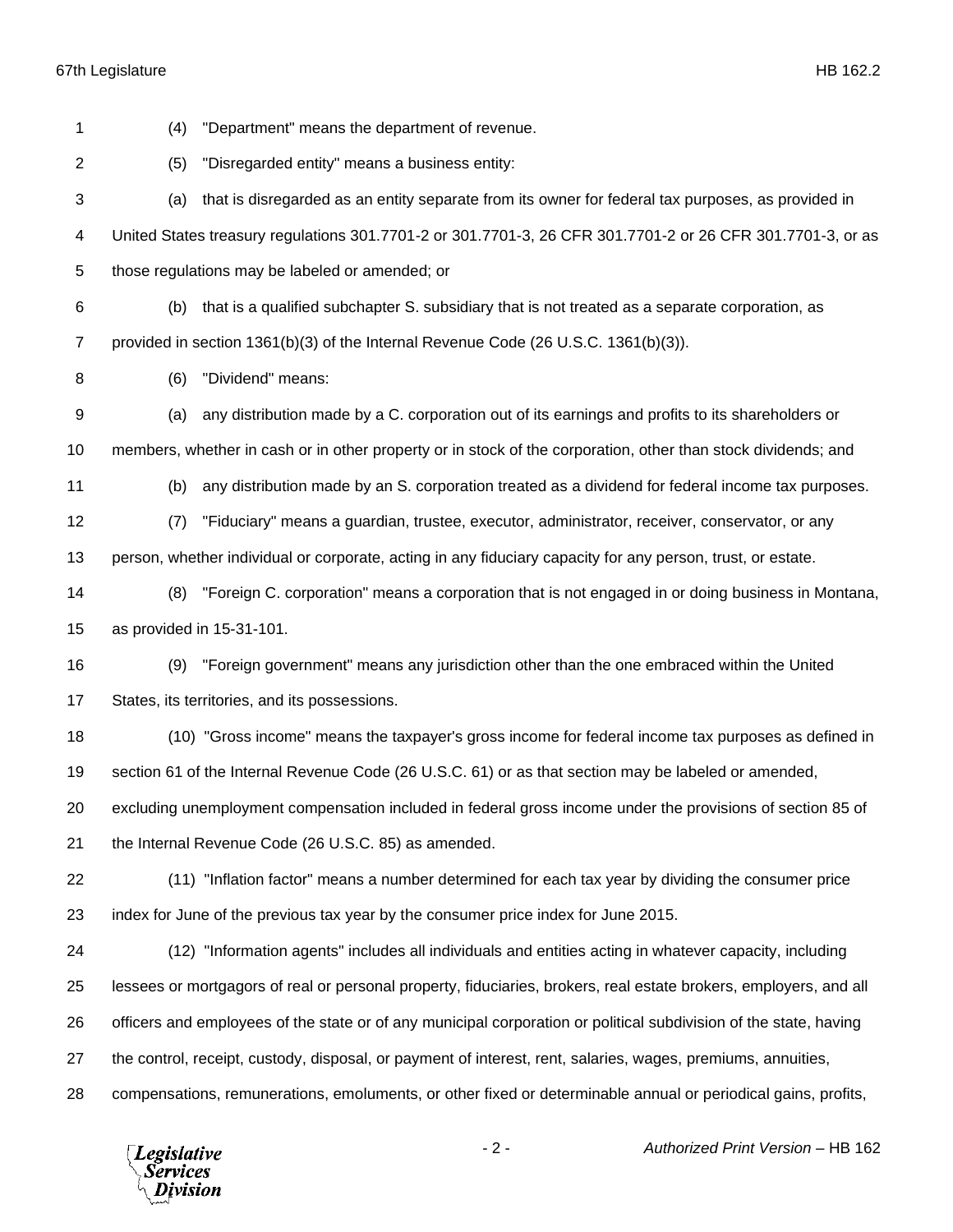| 1  | and income with respect to which any person or fiduciary is taxable under this chapter.                       |
|----|---------------------------------------------------------------------------------------------------------------|
| 2  | (13) "Internal Revenue Code" means the Internal Revenue Code of 1986, as amended, or as it may be             |
| 3  | labeled or further amended. References to specific provisions of the Internal Revenue Code mean those         |
| 4  | provisions as they may be otherwise labeled or further amended.                                               |
| 5  | (14) "Knowingly" is as defined in 45-2-101.                                                                   |
| 6  | (15) "Limited liability company" means a limited liability company, domestic limited liability company, or    |
| 7  | a foreign limited liability company as defined in 35-8-102.                                                   |
| 8  | (16) "Limited liability partnership" means a limited liability partnership as defined in 35-10-102.           |
| 9  | (17) "Lottery winnings" means income paid either in lump sum or in periodic payments to:                      |
| 10 | a resident taxpayer on a lottery ticket; or<br>(a)                                                            |
| 11 | a nonresident taxpayer on a lottery ticket purchased in Montana.<br>(b)                                       |
| 12 | (18) (a) "Montana source income" means:                                                                       |
| 13 | wages, salary, tips, and other compensation for services performed in the state or while a resident<br>(i)    |
| 14 | of the state;                                                                                                 |
| 15 | (ii) gain attributable to the sale or other transfer of tangible property located in the state, sold or       |
| 16 | otherwise transferred while a resident of the state, or used or held in connection with a trade, business, or |
| 17 | occupation carried on in the state;                                                                           |
| 18 | (iii) gain attributable to the sale or other transfer of intangible property received or accrued while a      |
| 19 | resident of the state;                                                                                        |
| 20 | (iv) interest received or accrued while a resident of the state or from an installment sale of real property  |
| 21 | or tangible commercial or business personal property located in the state;                                    |
| 22 | dividends received or accrued while a resident of the state;<br>(v)                                           |
| 23 | (vi) net income or loss derived from a trade, business, profession, or occupation carried on in the state     |
| 24 | or while a resident of the state;                                                                             |
| 25 | (vii) net income or loss derived from farming activities carried on in the state or while a resident of the   |
| 26 | state;                                                                                                        |
| 27 | (viii) net rents from real property and tangible personal property located in the state or received or        |
| 28 | accrued while a resident of the state;                                                                        |

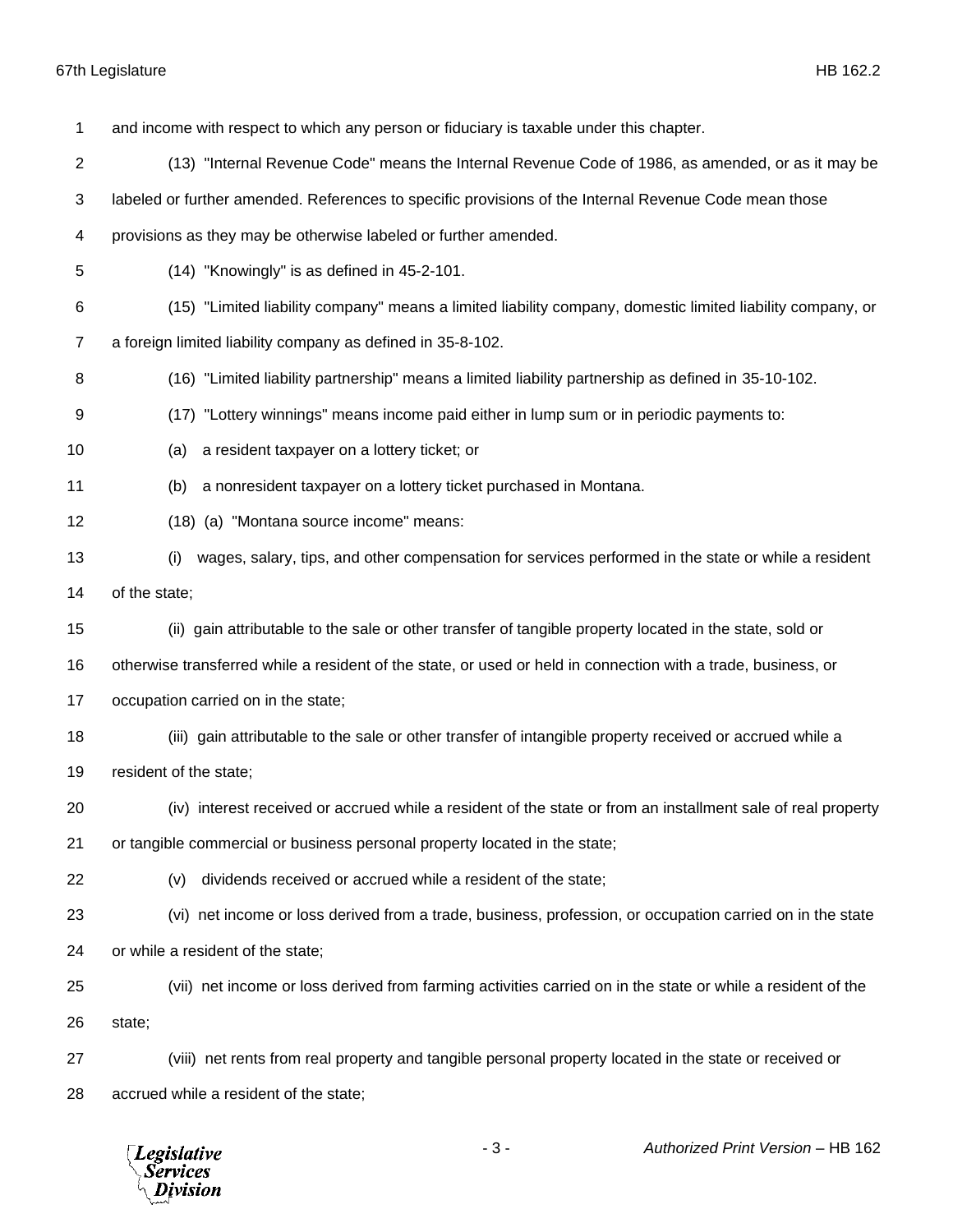(ix) net royalties from real property and from tangible real property to the extent the property is used in the state or the net royalties are received or accrued while a resident of the state. The extent of use in the state is determined by multiplying the royalties by a fraction, the numerator of which is the number of days of physical location of the property in the state during the royalty period in the tax year and the denominator of which is the number of days of physical location of the property everywhere during all royalty periods in the tax year. If the physical location is unknown or unascertainable by the taxpayer, the property is considered used in the state in which it was located at the time the person paying the royalty obtained possession. (x) patent royalties to the extent the person paying them employs the patent in production, fabrication,

 manufacturing, or other processing in the state, a patented product is produced in the state, or the royalties are received or accrued while a resident of the state;

 (xi) net copyright royalties to the extent printing or other publication originates in the state or the royalties are received or accrued while a resident of the state;

- (xii) partnership income, gain, loss, deduction, or credit or item of income, gain, loss, deduction, or
- credit:

(A) derived from a trade, business, occupation, or profession carried on in the state;

- (B) derived from the sale or other transfer or the rental, lease, or other commercial exploitation of
- property located in the state; or
- (C) taken into account while a resident of the state;
- (xiii) an S. corporation's separately and nonseparately stated income, gain, loss, deduction, or credit or
- item of income, gain, loss, deduction, or credit:
- (A) derived from a trade, business, occupation, or profession carried on in the state;
- (B) derived from the sale or other transfer or the rental, lease, or other commercial exploitation of
- property located in the state; or
- (C) taken into account while a resident of the state;
- (xiv) social security benefits received or accrued while a resident of the state;
- **(XV)**(XIV) SOCIAL SECURITY BENEFITS RECEIVED OR ACCRUED WHILE A RESIDENT OF THE STATE SUBJECT TO
- 15-30-2110(18);
- (xv) taxable individual retirement account distributions, annuities, pensions, and other retirement

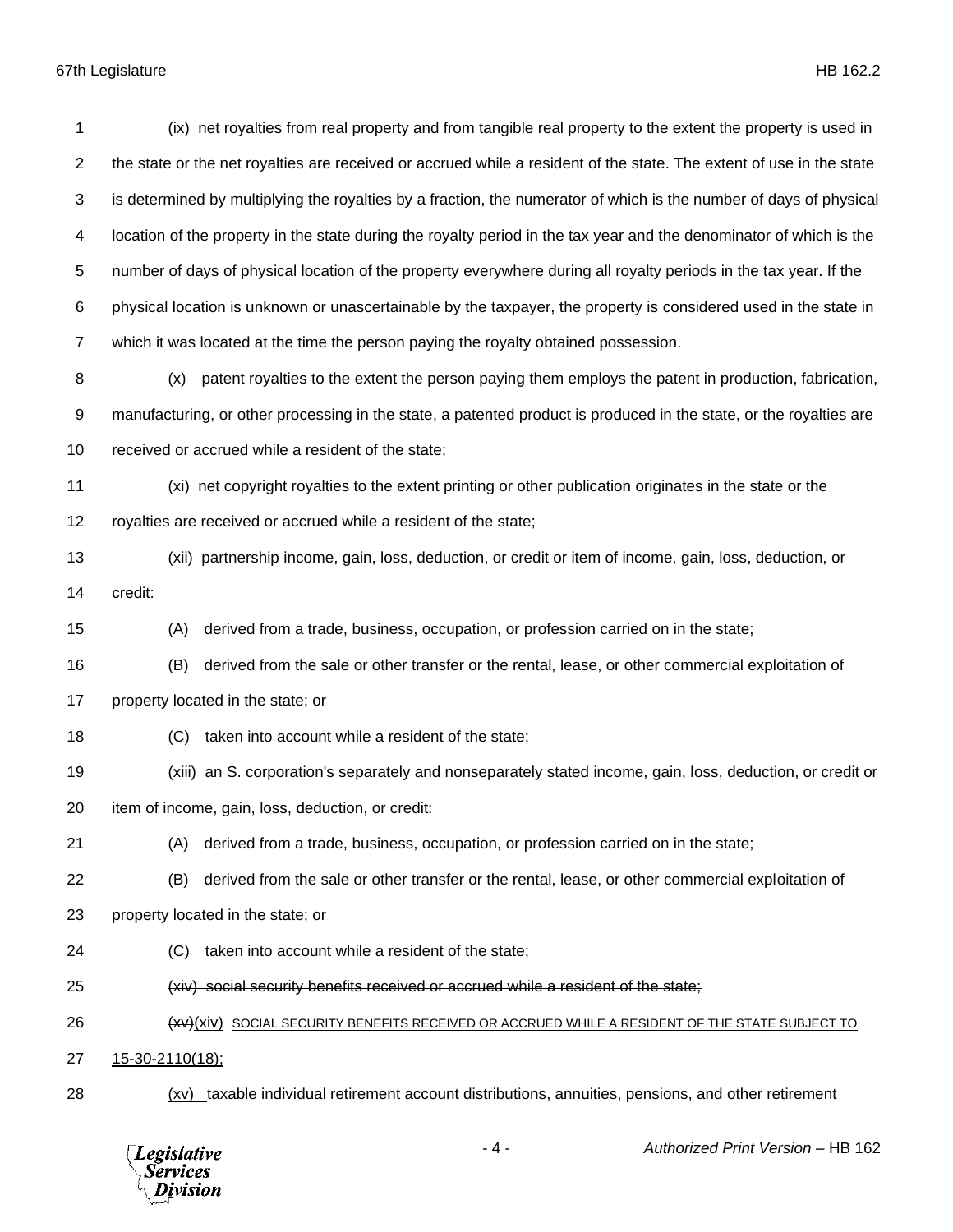benefits received while a resident of the state;

2 (xvi)(xvi) any other income attributable to the state, including but not limited to lottery winnings,

 state and federal tax refunds, nonemployee compensation, recapture of tax benefits, and capital loss addbacks; and

5 (xvii) (xvii) (XVII) in the case of a nonresident who sells the nonresident's interest in a publicly traded partnership doing business in Montana, the gain described in section 751 of the Internal Revenue Code, 26 U.S.C. 751, multiplied by the Montana apportionment factor. If the net gain or loss resulting from the use of the 8 apportionment factor as provided in this subsection  $(18)(a)(x\ddot{a})$ ;  $(18)(a)(x\ddot{a})$  (18)(A)(XVII) does not fairly and equitably represent the nonresident taxpayer's business activity interest, then the nonresident taxpayer may petition for, or the department may require with respect to any and all of the partnership interest, the employment of another method to effectuate an equitable allocation or apportionment of the nonresident's 12 income. This subsection  $(18)(a)(xvii)$   $(18)(a)(xvi)$  (18)(A)( $xvi)$  is intended to preserve the rights and privileges of a nonresident taxpayer and align those rights with taxpayers who are afforded the same rights under 15-1-601 and 15-31-312.

(b) The term does not include:

 (i) compensation for military service of members of the armed services of the United States who are not Montana residents and who are residing in Montana solely by reason of compliance with military orders and does not include income derived from their personal property located in the state except with respect to personal property used in or arising from a trade or business carried on in Montana; or OR

 (ii) interest paid on loans held by out-of-state financial institutions recognized as such in the state of their domicile, secured by mortgages, trust indentures, or other security interests on real or personal property located in the state, if the loan is originated by a lender doing business in Montana and assigned out-of-state and there is no activity conducted by the out-of-state lender in Montana except periodic inspection of the

24 security; or

(iii) social security benefits received or accrued while a resident of the state.

 (19) "Net income" means the adjusted gross income of a taxpayer less the deductions allowed by this chapter.

(20) "Nonresident" means a natural person who is not a resident.

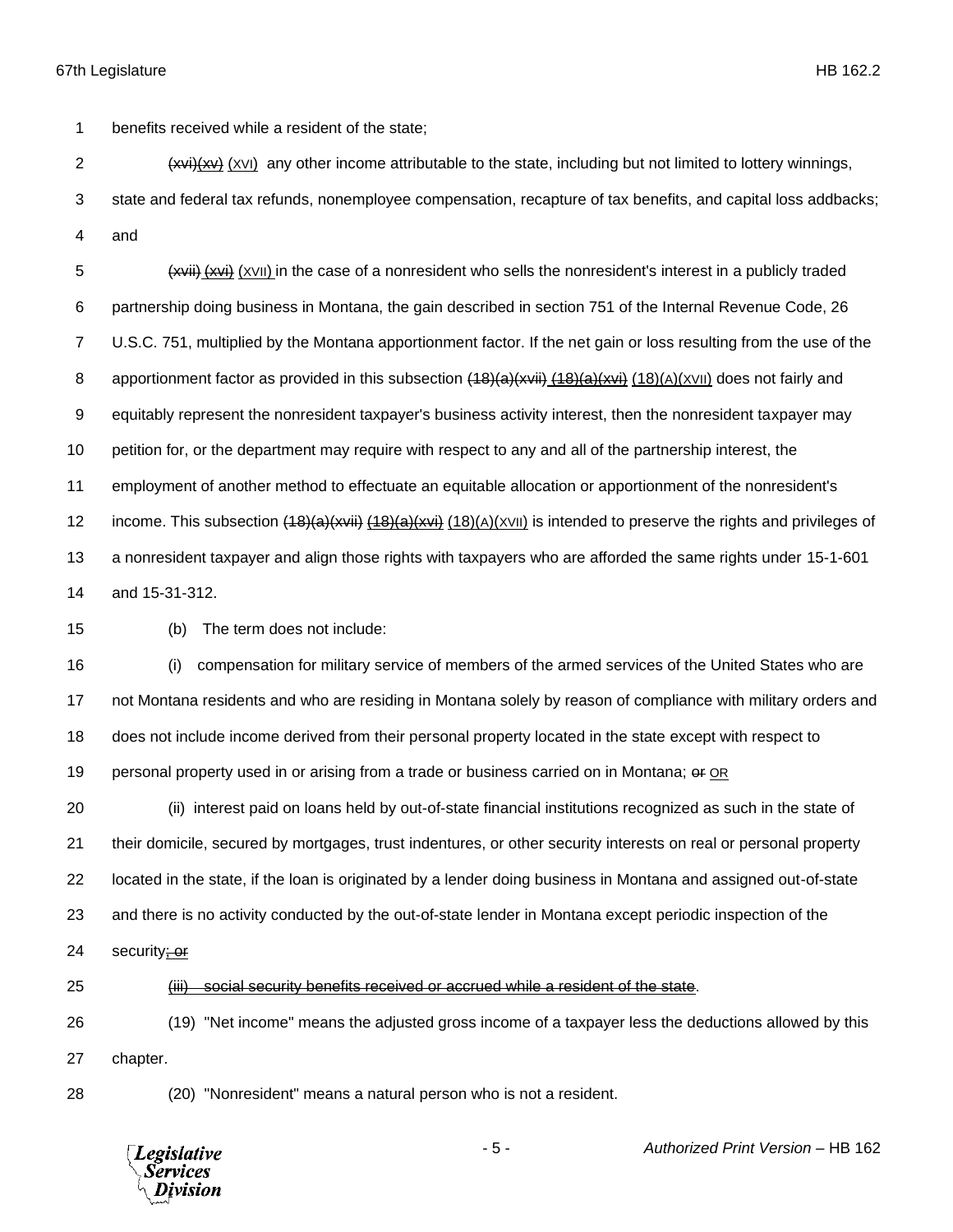| 1              | (21) "Paid", for the purposes of the deductions and credits under this chapter, means paid or accrued          |
|----------------|----------------------------------------------------------------------------------------------------------------|
| 2              | or paid or incurred, and the terms "paid or accrued" and "paid or incurred" must be construed according to the |
| 3              | method of accounting upon the basis of which the taxable income is computed under this chapter.                |
| 4              | (22) "Partner" means a member of a partnership or a manager or member of any other entity, if treated          |
| 5              | as a partner for federal income tax purposes.                                                                  |
| 6              | (23) "Partnership" means a general or limited partnership, limited liability partnership, limited liability    |
| $\overline{7}$ | company, or other entity, if treated as a partnership for federal income tax purposes.                         |
| 8              | (24) "Pass-through entity" means a partnership, an S. corporation, or a disregarded entity.                    |
| 9              | (25) "Pension and annuity income" means:                                                                       |
| 10             | systematic payments of a definitely determinable amount from a qualified pension plan, as that<br>(a)          |
| 11             | term is used in section 401 of the Internal Revenue Code (26 U.S.C. 401), or systematic payments received as   |
| 12             | the result of contributions made to a qualified pension plan that are paid to the recipient or recipient's     |
| 13             | beneficiary upon the cessation of employment;                                                                  |
| 14             | payments received as the result of past service and cessation of employment in the uniformed<br>(b)            |
| 15             | services of the United States;                                                                                 |
| 16             | lump-sum distributions from pension or profit-sharing plans to the extent that the distributions are<br>(c)    |
| 17             | included in federal adjusted gross income;                                                                     |
| 18             | distributions from individual retirement, deferred compensation, and self-employed retirement<br>(d)           |
| 19             | plans recognized under sections 401 through 408 of the Internal Revenue Code (26 U.S.C. 401 through 408) to    |
| 20             | the extent that the distributions are not considered to be premature distributions for federal income tax      |
| 21             | purposes; or                                                                                                   |
| 22             | amounts received from fully matured, privately purchased annuity contracts after cessation of<br>(e)           |
| 23             | regular employment.                                                                                            |
| 24             | (26) "Purposely" is as defined in 45-2-101.                                                                    |
| 25             | (27) "Received", for the purpose of computation of taxable income under this chapter, means received           |
| 26             | or accrued, and the term "received or accrued" must be construed according to the method of accounting upon    |
| 27             | the basis of which the taxable income is computed under this chapter.                                          |
| 28             | (28) "Resident" applies only to natural persons and includes, for the purpose of determining liability to      |
|                |                                                                                                                |

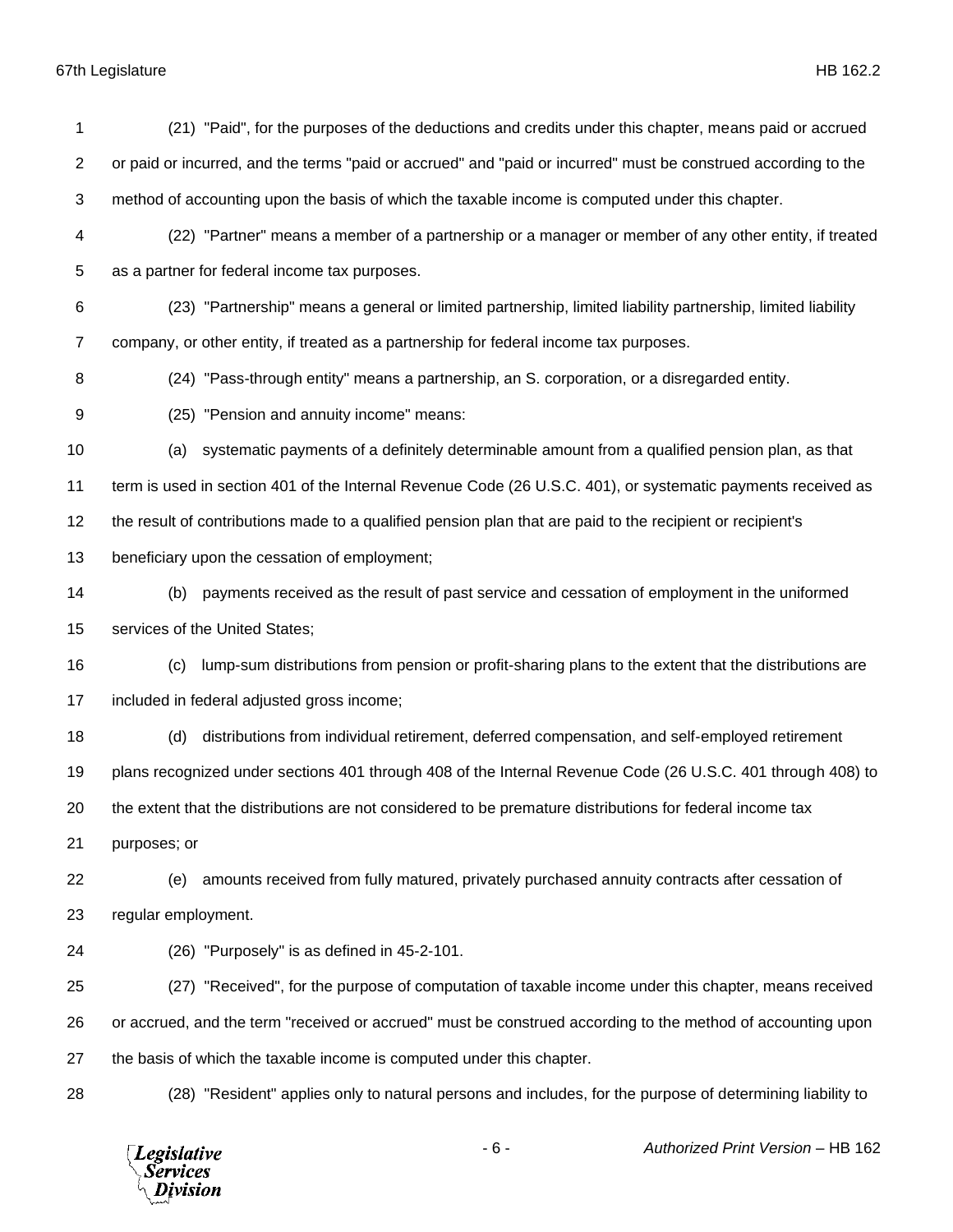state of Montana and any other person who maintains a permanent place of abode within the state even though temporarily absent from the state and who has not established a residence elsewhere. (29) "S. corporation" means an incorporated entity for which a valid election under section 1362 of the Internal Revenue Code (26 U.S.C. 1362) is in effect. (30) "Stock dividends" means new stock issued, for surplus or profits capitalized, to shareholders in proportion to their previous holdings. (31) "Tax year" means the taxpayer's taxable year for federal income tax purposes. (32) "Taxable income" means the adjusted gross income of a taxpayer less the deductions and exemptions provided for in this chapter. (33) "Taxpayer" includes any person, entity, or fiduciary, resident or nonresident, subject to a tax or other obligation imposed by this chapter and unless otherwise specifically provided does not include a C. corporation." **Section 2.** Section 15-30-2110, MCA, is amended to read: "**15-30-2110. Adjusted gross income.** (1) Subject to subsection (15), adjusted gross income is the taxpayer's federal adjusted gross income as defined in section 62 of the Internal Revenue Code, 26 U.S.C. 62, and in addition includes the following: (a) (i) interest received on obligations of another state or territory or county, municipality, district, or other political subdivision of another state, except to the extent that the interest is exempt from taxation by Montana under federal law; (ii) exempt-interest dividends as defined in section 852(b)(5) of the Internal Revenue Code, 26 U.S.C. 23 852(b)(5), that are attributable to the interest referred to in subsection  $(1)(a)(i)$ ; (b) refunds received of federal income tax, to the extent that the deduction of the tax resulted in a reduction of Montana income tax liability as determined under subsection (16); (c) that portion of a shareholder's income under subchapter S. of Chapter 1 of the Internal Revenue Code that has been reduced by any federal taxes paid by the subchapter S. corporation on the income; (d) depreciation or amortization taken on a title plant as defined in 33-25-105;- 7 - *Authorized Print Version* – HB 162 **Legislative** *Services* Division

the tax imposed by this chapter with reference to the income of any taxable year, any person domiciled in the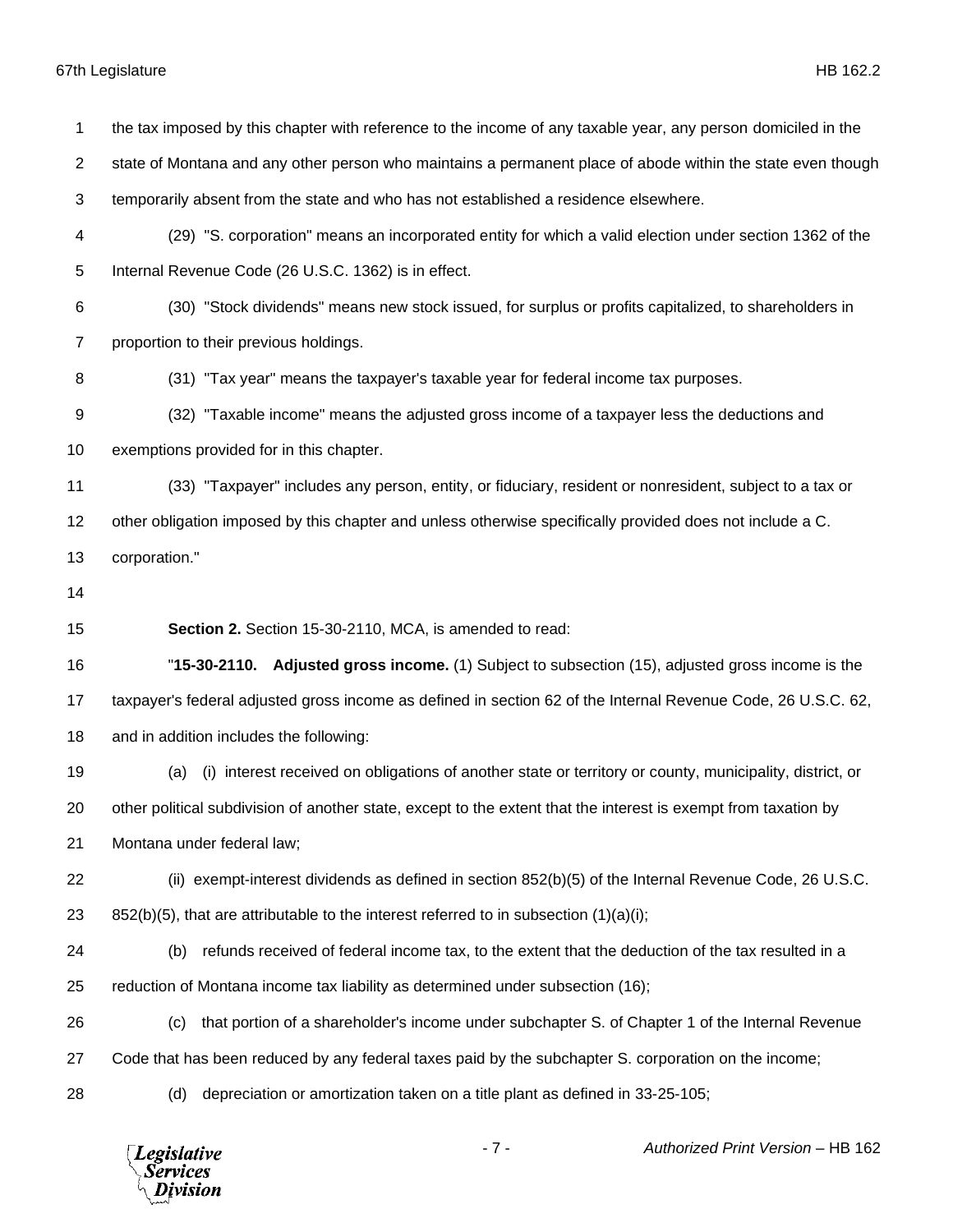| 1              | the recovery during the tax year of an amount deducted in any prior tax year to the extent that the<br>(e)          |
|----------------|---------------------------------------------------------------------------------------------------------------------|
| $\overline{c}$ | amount recovered reduced the taxpayer's Montana income tax in the year deducted;                                    |
| 3              | if the state taxable distribution of an estate or trust is greater than the federal taxable distribution of<br>(f)  |
| 4              | the same estate or trust, the difference between the state taxable distribution and the federal taxable             |
| 5              | distribution of the same estate or trust for the same tax period; and                                               |
| 6              | except for exempt-interest dividends described in subsection $(2)(a)(ii)$ , the amount of any dividend<br>(g)       |
| $\overline{7}$ | to the extent that the dividend is not included in federal adjusted gross income.                                   |
| 8              | (2)<br>Notwithstanding the provisions of the Internal Revenue Code, adjusted gross income does not                  |
| 9              | include the following, which are exempt from taxation under this chapter:                                           |
| 10             | (i) all interest income from obligations of the United States government, the state of Montana, or a<br>(a)         |
| 11             | county, municipality, district, or other political subdivision of the state and any other interest income that is   |
| 12             | exempt from taxation by Montana under federal law;                                                                  |
| 13             | (ii) exempt-interest dividends as defined in section 852(b)(5) of the Internal Revenue Code, 26 U.S.C.              |
| 14             | $852(b)(5)$ , that are attributable to the interest referred to in subsection $(2)(a)(i)$ ;                         |
| 15             | interest income earned by a taxpayer who is 65 years of age or older in a tax year up to and<br>(b)                 |
| 16             | including \$800 for a taxpayer filing a separate return and \$1,600 for each joint return;                          |
| 17             | (i) except as provided in subsection $(2)(c)(ii)$ and subject to subsection (17), the first \$4,070 of all<br>(c)   |
| 18             | pension and annuity income received as defined in 15-30-2101;                                                       |
| 19             | (ii) subject to subsection (17), for pension and annuity income described under subsection $(2)(c)(i)$ , as         |
| 20             | follows:                                                                                                            |
| 21             | each taxpayer filing singly, head of household, or married filing separately shall reduce the total<br>(A)          |
| 22             | amount of the exclusion provided in subsection $(2)(c)(i)$ by \$2 for every \$1 of federal adjusted gross income in |
| 23             | excess of \$33,910 as shown on the taxpayer's return;                                                               |
| 24             | in the case of married taxpayers filing jointly, if both taxpayers are receiving pension or annuity<br>(B)          |
| 25             | income or if only one taxpayer is receiving pension or annuity income, the exclusion claimed as provided in         |
| 26             | subsection (2)(c)(i) must be reduced by \$2 for every \$1 of federal adjusted gross income in excess of \$33,910    |
| 27             | as shown on their joint return;                                                                                     |

28 (d) all Montana income tax refunds or tax refund credits;

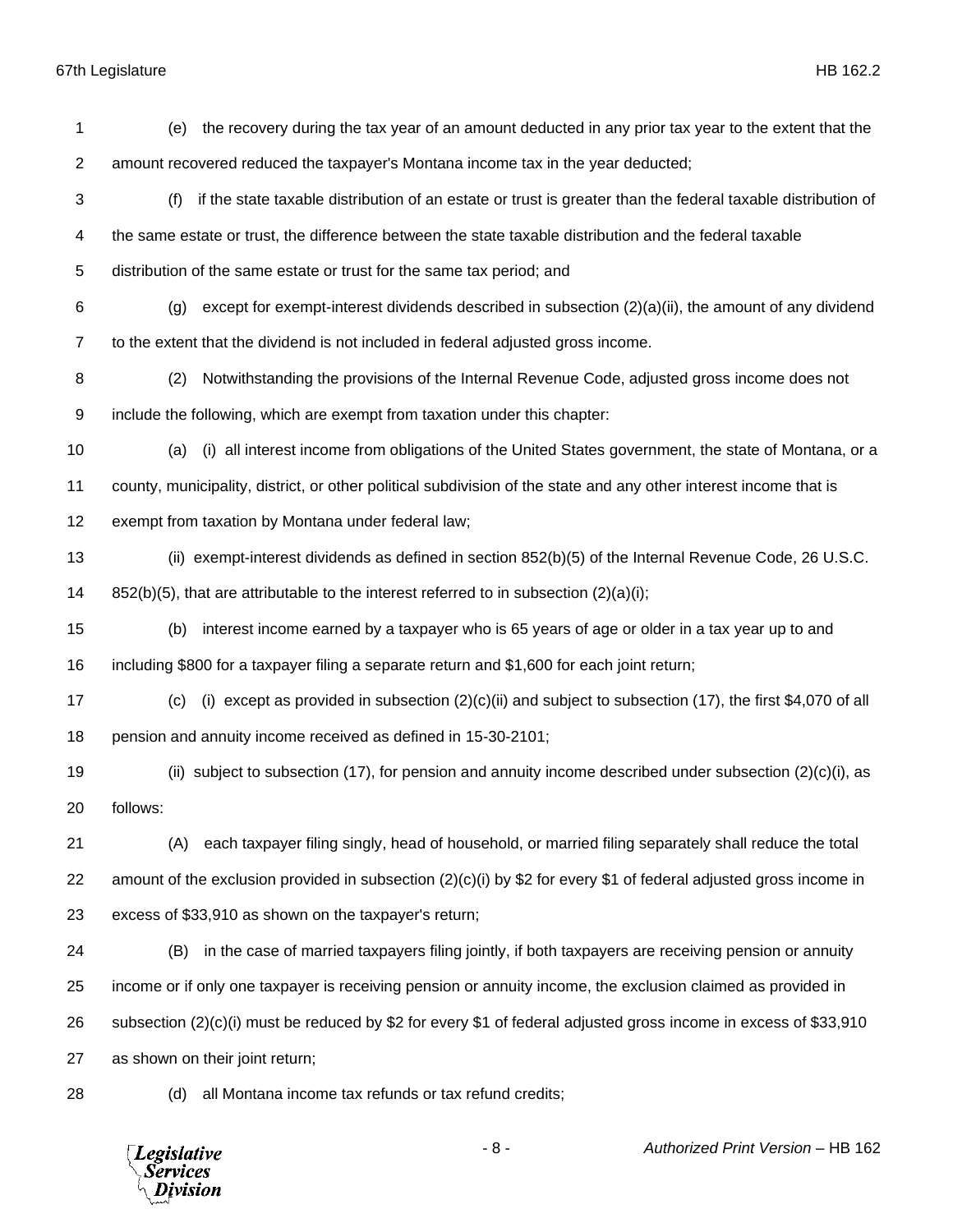(e) gain required to be recognized by a liquidating corporation under 15-31-113(1)(a)(ii); (f) all tips or gratuities that are covered by section 3402(k) or service charges that are covered by section 3401 of the Internal Revenue Code of 1954, 26 U.S.C. 3402(k) or 3401, as amended and applicable on January 1, 1983, received by a person for services rendered to patrons of premises licensed to provide food, beverage, or lodging; (g) all benefits received under the workers' compensation laws; (h) all health insurance premiums paid by an employer for an employee if attributed as income to the employee under federal law; (i) all money received because of a settlement agreement or judgment in a lawsuit brought against a manufacturer or distributor of "agent orange" for damages resulting from exposure to "agent orange"; (j) principal and income in a medical care savings account established in accordance with 15-61-201 or withdrawn from an account for eligible medical expenses, as defined in 15-61-102, including a medical care savings account inherited by an immediate family member as provided in 15-61-202(6); (k) principal and income in a first-time home buyer savings account established in accordance with 15-63-201 or withdrawn from an account for eligible costs, as provided in 15-63-202(7), for the first-time purchase of a single-family residence; (l) contributions or earnings withdrawn from a family education savings account or from a qualified tuition program established and maintained by another state as provided by section 529(b)(1)(A)(ii) of the Internal Revenue Code, 26 U.S.C. 529(b)(1)(A)(ii), for qualified higher education expenses, as defined in 15-62- 103, of a designated beneficiary; (m) the recovery during the tax year of any amount deducted in any prior tax year to the extent that the recovered amount did not reduce the taxpayer's Montana income tax in the year deducted; (n) if the federal taxable distribution of an estate or trust is greater than the state taxable distribution of the same estate or trust, the difference between the federal taxable distribution and the state taxable distribution of the same estate or trust for the same tax period; (o) deposits, not exceeding the amount set forth in 15-30-3003, deposited in a Montana farm and ranch risk management account, as provided in 15-30-3001 through 15-30-3005, in any tax year for which a deduction is not provided for federal income tax purposes;

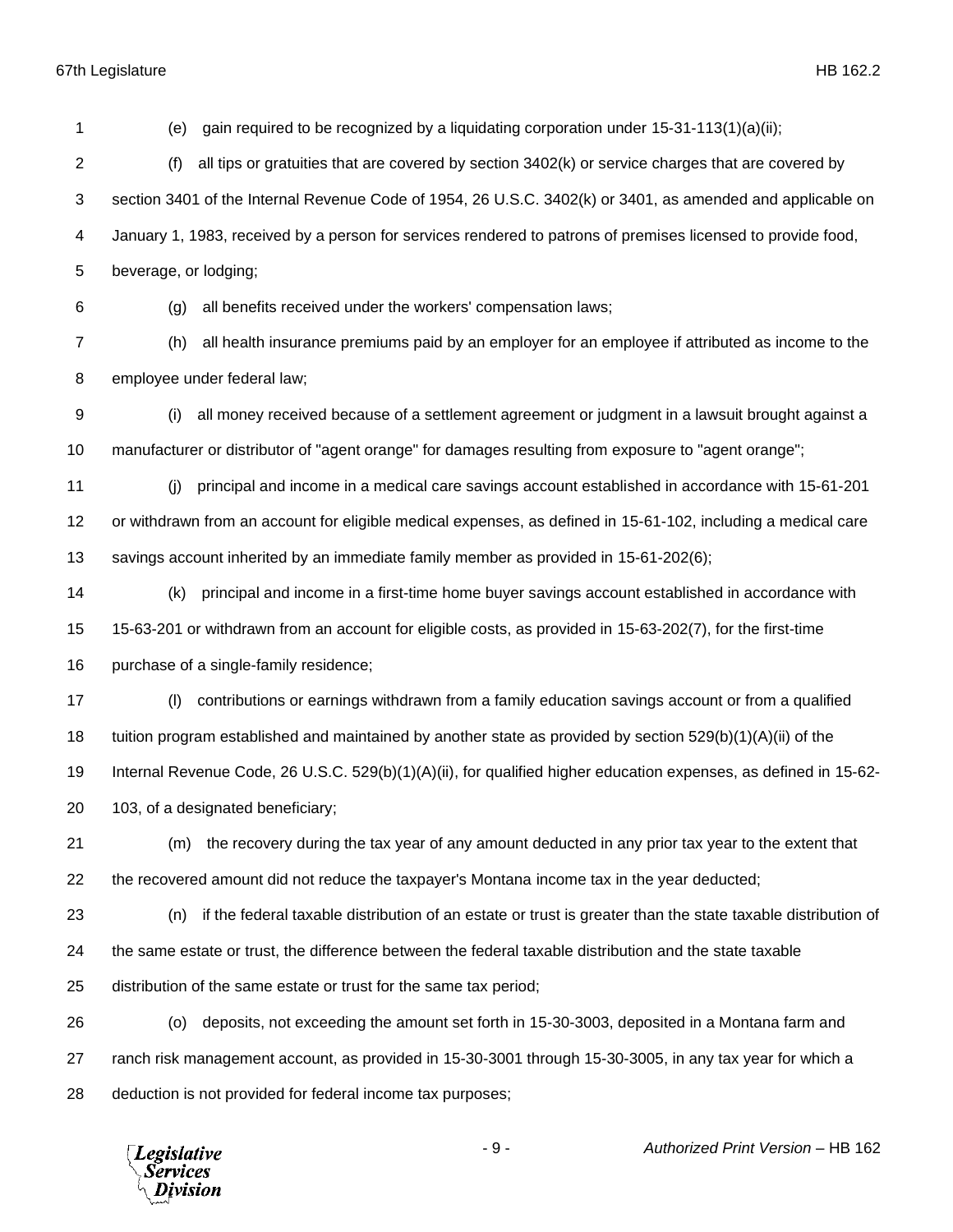(p) income of a dependent child that is included in the taxpayer's federal adjusted gross income pursuant to the Internal Revenue Code. The child is required to file a Montana personal income tax return if the child and taxpayer meet the filing requirements in 15-30-2602. (q) principal and income deposited in a health care expense trust account, as defined in 2-18-1303, or withdrawn from the account for payment of qualified health care expenses as defined in 2-18-1303; (r) the amount of the gain recognized from the sale or exchange of a mobile home park as provided in 15-31-163; (s) the amount of a scholarship to an eligible student by a student scholarship organization pursuant to 15-30-3104; and (t) a payment received by a private landowner for providing public access to public land pursuant to 11 Title 76, chapter 17, part 1; and (u) SUBJECT TO SUBSECTION (18), social security benefits. (3) A shareholder of a DISC that is exempt from the corporate income tax under 15-31-102(1)(l) shall include in the shareholder's adjusted gross income the earnings and profits of the DISC in the same manner as provided by section 995 of the Internal Revenue Code, 26 U.S.C. 995, for all periods for which the DISC election is effective. (4) (a) A taxpayer who, in determining federal adjusted gross income, has reduced the taxpayer's business deductions: (i) by an amount for wages and salaries for which a federal tax credit was elected under sections 38 and 51(a) of the Internal Revenue Code, 26 U.S.C. 38 and 51(a), is allowed to deduct the amount of the wages and salaries paid regardless of the credit taken; or (ii) for which a federal tax credit was elected under the Internal Revenue Code is allowed to deduct the amount of the business expense paid when there is no corresponding state income tax credit or deduction, regardless of the credit taken. (b) The deductions in subsection (4)(a) must be made in the year that the wages, salaries, or business expenses were used to compute the credit. In the case of a partnership or small business corporation, the deductions in subsection (4)(a) must be made to determine the amount of income or loss of the partnership or small business corporation.

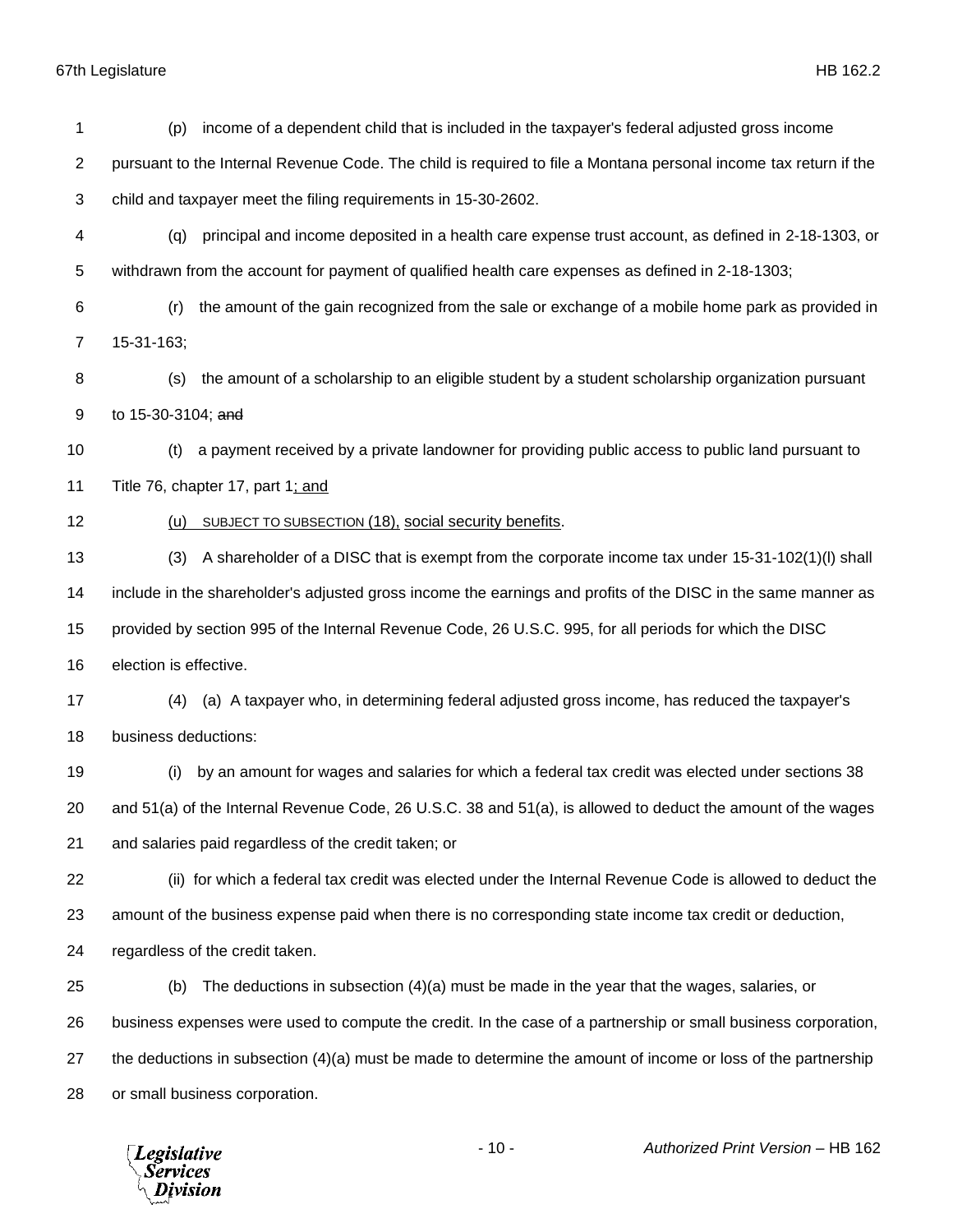1 (5) Married taxpayers filing a joint federal return who are required to include part of their social 2 security benefits or PART OF THEIR SOCIAL SECURITY BENEFITS OR part of their tier 1 railroad retirement benefits in 3 federal adjusted gross income may split the federal base used in calculation of federal taxable social security 4 benefits or FEDERAL TAXABLE SOCIAL SECURITY BENEFITS OR federal taxable tier 1 railroad retirement benefits when they file separate Montana income tax returns. The federal base must be split equally on the Montana return.

 (6) Married taxpayers filing a joint federal return who are allowed a capital loss deduction under section 1211 of the Internal Revenue Code, 26 U.S.C. 1211, and who file separate Montana income tax returns may claim the same amount of the capital loss deduction that is allowed on the federal return. If the allowable capital loss is clearly attributable to one spouse, the loss must be shown on that spouse's return; otherwise, the 11 loss must be split equally on each return.

 (7) In the case of passive and rental income losses, married taxpayers filing a joint federal return and who file separate Montana income tax returns are not required to recompute allowable passive losses according to the federal passive activity rules for married taxpayers filing separately under section 469 of the Internal Revenue Code, 26 U.S.C. 469. If the allowable passive loss is clearly attributable to one spouse, the loss must be shown on that spouse's return; otherwise, the loss must be split equally on each return.

 (8) Married taxpayers filing a joint federal return in which one or both of the taxpayers are allowed a deduction for an individual retirement contribution under section 219 of the Internal Revenue Code, 26 U.S.C. 219, and who file separate Montana income tax returns may claim the same amount of the deduction that is allowed on the federal return. The deduction must be attributed to the spouse who made the contribution.

 (9) (a) Married taxpayers filing a joint federal return who are allowed a deduction for interest paid for a qualified education loan under section 221 of the Internal Revenue Code, 26 U.S.C. 221, and who file separate Montana income tax returns may claim the same amount of the deduction that is allowed on the federal return. The deduction may be split equally on each return or in proportion to each taxpayer's share of federal adjusted gross income.

 (b) Married taxpayers filing a joint federal return who are allowed a deduction for qualified tuition and related expenses under section 222 of the Internal Revenue Code, 26 U.S.C. 222, and who file separate Montana income tax returns may claim the same amount of the deduction that is allowed on the federal return.



- 11 - *Authorized Print Version* – HB 162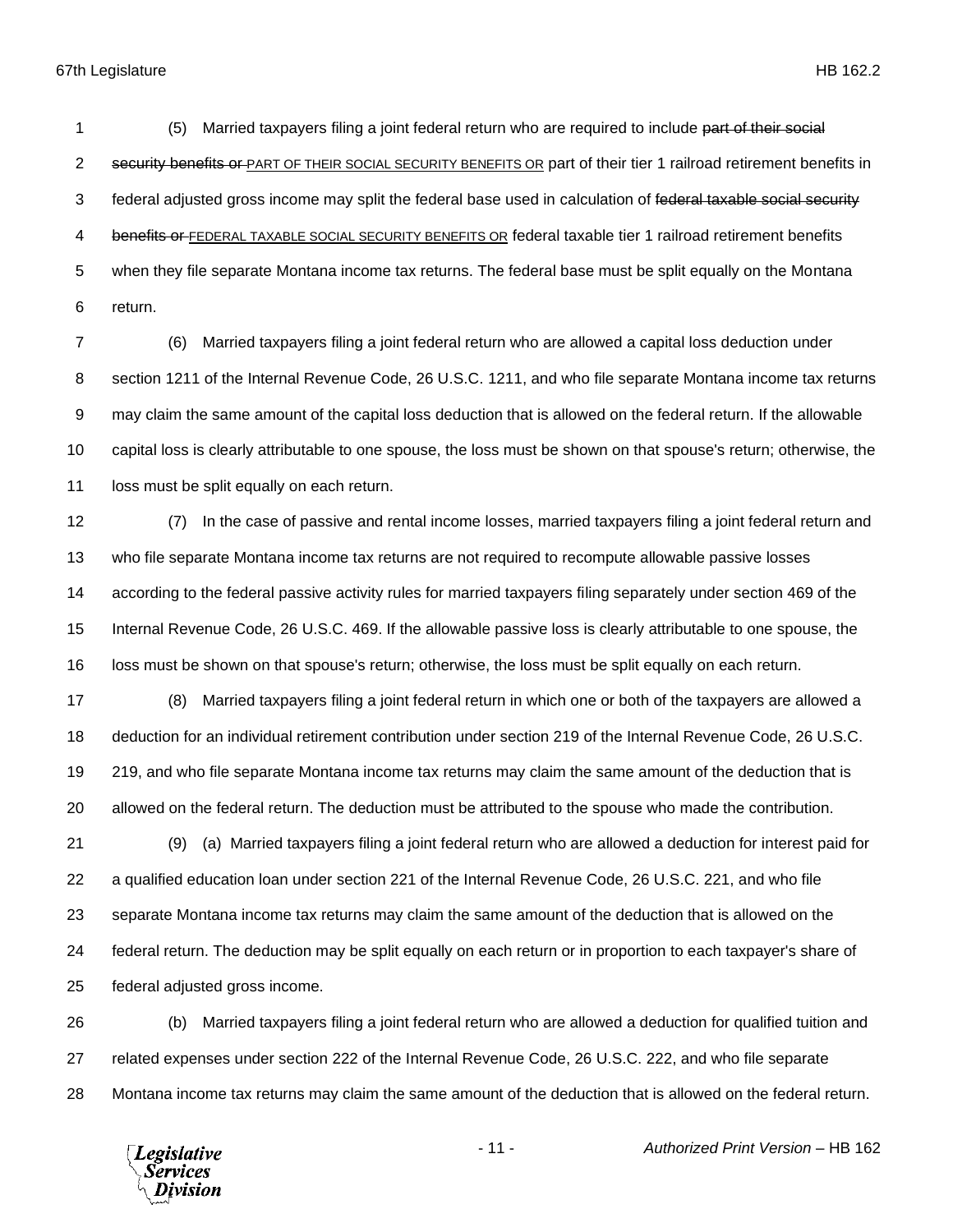The deduction may be split equally on each return or in proportion to each taxpayer's share of federal adjusted gross income.

 (10) A taxpayer receiving retirement disability benefits who has not attained 65 years of age by the end of the tax year and who has retired as permanently and totally disabled may exclude from adjusted gross income up to \$100 a week received as wages or payments in lieu of wages for a period during which the employee is absent from work due to the disability. If the adjusted gross income before this exclusion exceeds \$15,000, the excess reduces the exclusion by an equal amount. This limitation affects the amount of exclusion, but not the taxpayer's eligibility for the exclusion. If eligible, married individuals shall apply the exclusion separately, but the limitation for income exceeding \$15,000 is determined with respect to the spouses on their combined adjusted gross income. For the purpose of this subsection, "permanently and totally disabled" means unable to engage in any substantial gainful activity by reason of any medically determined physical or mental impairment lasting or expected to last at least 12 months.

 (11) (a) An individual who contributes to one or more accounts established under the Montana family education savings program or to a qualified tuition program established and maintained by another state as provided by section 529(b)(1)(A)(ii) of the Internal Revenue Code, 26 U.S.C. 529(b)(1)(A)(ii), may reduce adjusted gross income by the lesser of \$3,000 or the amount of the contribution. In the case of married taxpayers, each spouse is entitled to a reduction, not in excess of \$3,000, for the spouses' contributions to the accounts. Spouses may jointly elect to treat half of the total contributions made by the spouses as being made by each spouse. The reduction in adjusted gross income under this subsection applies only with respect to contributions to an account of which the account owner is the taxpayer, the taxpayer's spouse, or the taxpayer's child or stepchild if the taxpayer's child or stepchild is a Montana resident. The provisions of subsection (1)(e) do not apply with respect to withdrawals of contributions that reduced adjusted gross income.

 (b) Contributions made pursuant to this subsection (11) are subject to the recapture tax provided in 15-62-208.

 (12) (a) An individual who contributes to one or more accounts established under the Montana achieving a better life experience program or to a qualified program established and maintained by another state may reduce adjusted gross income by the lesser of \$3,000 or the amount of the contribution. In the case of married taxpayers, each spouse is entitled to a reduction, not to exceed \$3,000, for the spouses'

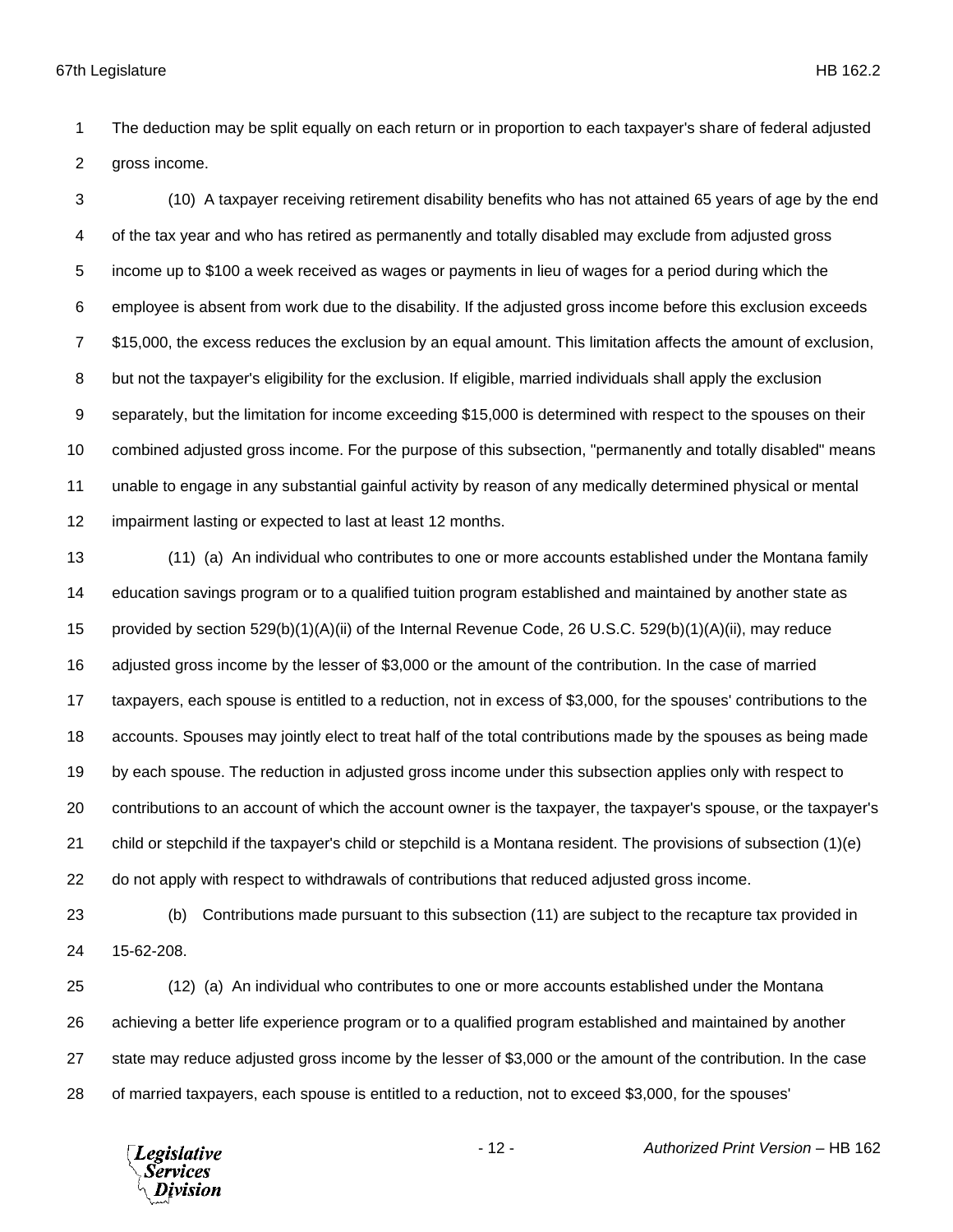contributions to the accounts. Spouses may jointly elect to treat one-half of the total contributions made by the spouses as being made by each spouse. The reduction in adjusted gross income under this subsection (12)(a) applies only with respect to contributions to an account for which the account owner is the taxpayer, the taxpayer's spouse, or the taxpayer's child or stepchild if the taxpayer's child or stepchild is a Montana resident. The provisions of subsection (1)(e) do not apply with respect to withdrawals of contributions that reduced adjusted gross income. (b) Contributions made pursuant to this subsection (12) are subject to the recapture tax provided in 53-25-118. (13) (a) A taxpayer may exclude the amount of the loan payment received pursuant to subsection (13)(a)(iv), not to exceed \$5,000, from the taxpayer's adjusted gross income if the taxpayer: (i) is a health care professional licensed in Montana as provided in Title 37; (ii) is serving a significant portion of a designated geographic area, special population, or facility population in a federally designated health professional shortage area, a medically underserved area or population, or a federal nursing shortage county as determined by the secretary of health and human services or by the governor; (iii) has had a student loan incurred as a result of health-related education; and (iv) has received a loan payment during the tax year made on the taxpayer's behalf by a loan repayment program described in subsection (13)(b) as an incentive to practice in Montana. (b) For the purposes of subsection (13)(a), a loan repayment program includes a federal, state, or qualified private program. A qualified private loan repayment program includes a licensed health care facility, as defined in 50-5-101, that makes student loan payments on behalf of the person who is employed by the facility as a licensed health care professional. (14) A taxpayer may exclude the amount of loan repayment assistance received during the tax year pursuant to Title 20, chapter 4, part 5, not to exceed \$5,000, from the taxpayer's adjusted gross income. (15) Notwithstanding the provisions of subsection (1), adjusted gross income does not include 40% of capital gains on the sale or exchange of capital assets before December 31, 1986, as capital gains are determined under subchapter P. of Chapter 1 of the Internal Revenue Code as it read on December 31, 1986. (16) A refund received of federal income tax referred to in subsection (1)(b) must be allocated in the